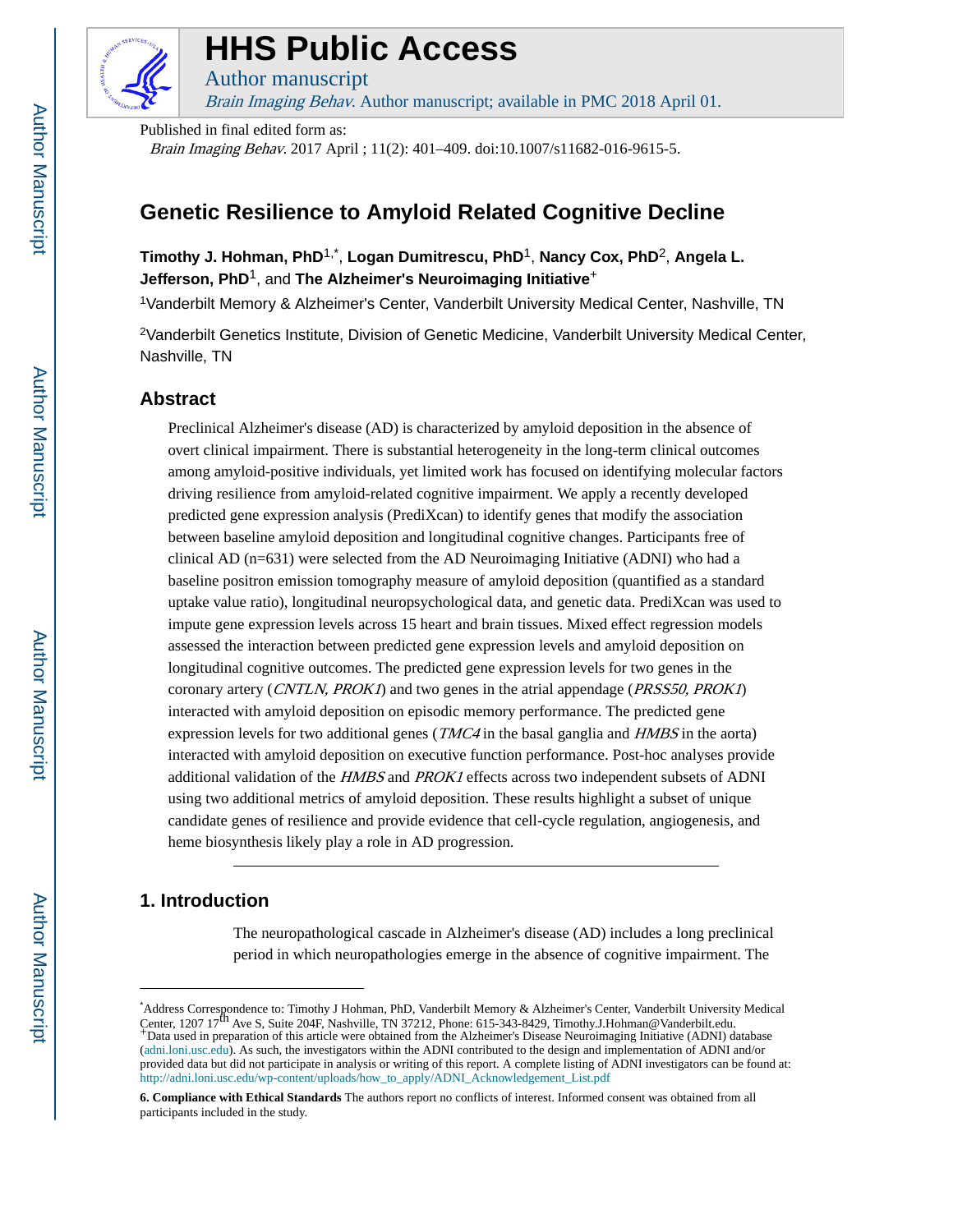predominant models of AD biomarker progression suggest that amyloid plaque deposition occurs earliest and ultimately drives downstream neurofibrillary tangle formation, neurodegeneration, and cognitive decline (Jack et al., 2013; Jack et al., 2010). Amyloid plaques, whether measured at autopsy or in vivo using cerebrospinal fluid (CSF) or positron emission tomography (PET) biomarkers, are present in approximately 30% of cognitively normal older adults, highlighting the substantial heterogeneity in clinical progression of AD that exists among amyloid-positive individuals (Mormino, Betensky, Hedden, Schultz, Amariglio, et al., 2014; Rahimi & Kovacs, 2014).

The identification of factors that promote resilience among amyloid-positive individuals may provide alternative targets for clinical intervention. High cognitive reserve, for example, has been shown to be particularly protective against cognitive decline among amyloid-positive individuals (Rentz et al., 2010). Certain genetic factors, such as the presence of the APOE ε4 allele (Lim et al., 2013; Mormino, Betensky, Hedden, Schultz, Ward, et al., 2014), and proteomic factors, such as CSF levels of vascular endothelial growth factor (Hohman, Bell, & Jefferson, 2015), have been shown to strengthen the association between amyloid and cognition. Yet, to our knowledge, a comprehensive analysis of genomic modifiers of amyloid-related cognitive decline has not been performed. One methodological approach would be to perform a simple genome-wide association analysis (GWAS) to test the interaction of millions of single nucleotide polymorphisms (SNPs) with amyloid on downstream cognitive change. However, statistical power is a major concern for any such analysis given the relatively limited number of studies with both baseline AD biomarker data and longitudinal cognitive data. Additionally, the interpretation of significant SNP hits becomes extremely challenging without additional relevant functional data.

This manuscript leverages PrediXcan, a recently developed predicted gene expression technique (Gamazon et al., 2015) that can be applied in a gene interaction analysis. This technique ameliorates concerns about statistical power and functional interpretation and is well positioned to provide novel insights into potential candidate pathways of resilience. In this study, we first impute levels of gene expression across 15 tissues relevant to AD from the heart and brain and then identify genes that modify the association between amyloid and cognitive decline. We chose to focus on gene expression in heart tissues as well as brain tissues because there is growing evidence that vascular risk factors and subclinical deficits in cardiac function are associated with poor brain aging and AD (Jefferson, Beiser, et al., 2015; Jefferson et al., 2010; Jefferson, Hohman, et al., 2015). This application of the PrediXcan approach provides a focused analysis of 13,000 genetic models, all of which have a straightforward functional interpretation. Our hypothesis is that tissue-specific, geneticallydetermined expression in the heart and brain will modify the association between amyloid and change in cognition.

#### **2. Materials and Methods**

Participants were drawn from the Alzheimer's Disease Neuroimaging Initiative database (ADNI; [adni.loni.usc.edu\)](http://adni.loni.usc.edu) launched in 2003 as a public-private partnership. The original ADNI study enrolled approximately 800 participants, aged 55–90 years, excluding serious neurological disease, other than AD, and history of brain lesion, head trauma, or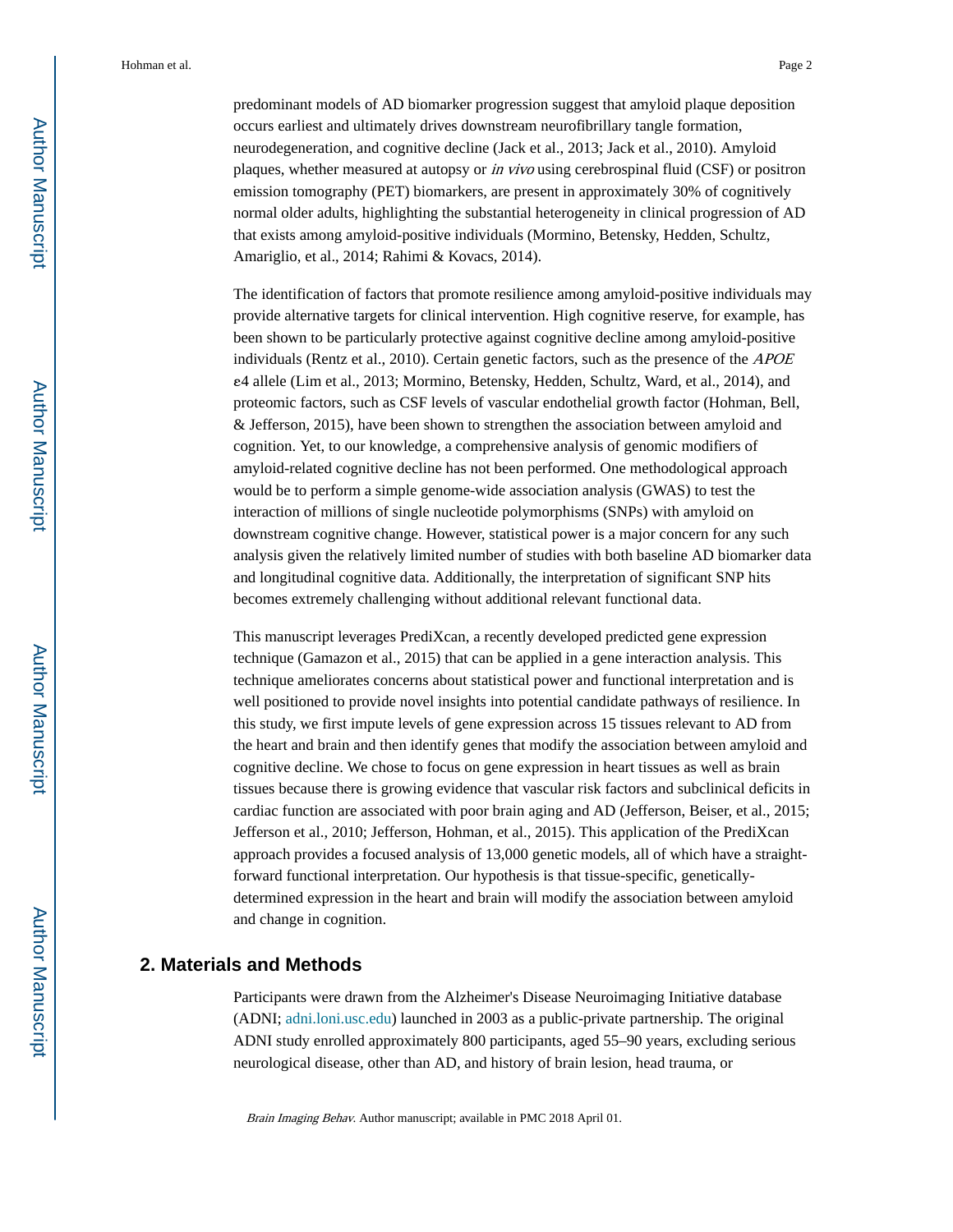psychoactive medication use (for full inclusion/exclusion criteria see [http://www.adni](http://www.adni-info.org)[info.org\)](http://www.adni-info.org). Written informed consent was obtained from all participants at each site, and analysis of ADNI's publically available database was approved by our local Institutional Review Board prior to data analysis.

#### **2.1 Participants**

We accessed publicly available participant data from ADNI on 5/1/2016, and ADNI enrollment criteria are outlined in the ADNI protocol [\(http://www.adniinfo.org/Scientists/](http://www.adniinfo.org/Scientists/AboutADNI.aspx) [AboutADNI.aspx\)](http://www.adniinfo.org/Scientists/AboutADNI.aspx). For the present analyses, we included all participants with a diagnosis of normal cognition or mild cognitive impairment at baseline who also had a PET measurement of amyloid deposition, genomic data, and longitudinal cognitive data, yielding 631 participants for analyses. We chose to focus on individuals free of clinical AD because we are interested in identifying factors that promote resilience to the onset of clinical AD.

#### **2.2 PET Image Processing**

Amyloid deposition was quantified using an 18F-AV-45 tracer as previously described (Landau et al., 2012). The mean standardized uptake value ratio (SUVR) was calculated across the cingulate (anterior and posterior regions), frontal, temporal (middle and lateral regions), and lateral parietal (precuneus and supramarginal gyrus) cortices, and divided by the reference region (whole cerebellum).

#### **2.3 Neuropsychological Composites**

The ADNI neuropsychological protocol, including calculation of episodic memory and executive function composite measures, has been reported previously (Crane et al., 2012; Gibbons et al., 2012). We leveraged memory (ADNI-MEM) and executive function (ADNI-EF) composite scores in the present analyses. ADNI-MEM included a composite z-score based on item-level data from Rey Auditory Verbal Learning Test, AD Assessment Scale-Cognitive Test, Mini-Mental State Examination, and Logical Memory I and II. ADNI-EF included item-level data from Trail Making Test Parts A and B, Digit Span Backward, Digit Symbol, Animal Fluency, Vegetable Fluency, and Clock Drawing Test.

#### **2.4 Tissue-Specific Predicted Gene Expression**

Genotyping was performed using the Illumina HumanOmni 2.5 BeadChip (Illumina, Inc., San Diego, CA). Quality control was performed using PLINK ([http://pngu.mgh.harvard.edu/](http://pngu.mgh.harvard.edu/purcell/plink) [purcell/plink](http://pngu.mgh.harvard.edu/purcell/plink); Purcell et al., 2007) and included applying a 98% threshold for genotyping efficiency and a minimum minor allele frequency of 0.01. Participants were excluded if they had a call rate <98%, if there was a reported versus genetic sex inconsistency, or if relatedness to another sample was established. Population structure was analyzed using the fastStructure software package (Raj, Stephens, & Pritchard, 2014).

Tissue-specific gene expression profiles were quantified using the PrediXcan procedure (Gamazon et al., 2015). PrediXcan uses reference transcriptomic data to impute tissuespecific gene expression profiles. Scripts are freely available online [\(https://github.com/](https://github.com/hakyimlab/PrediXcan/tree/master/Software) [hakyimlab/PrediXcan/tree/master/Software](https://github.com/hakyimlab/PrediXcan/tree/master/Software)). For the present analysis, we focused on all heart and brain tissues available through the Genotype-Tissue Expression (GTEx) Project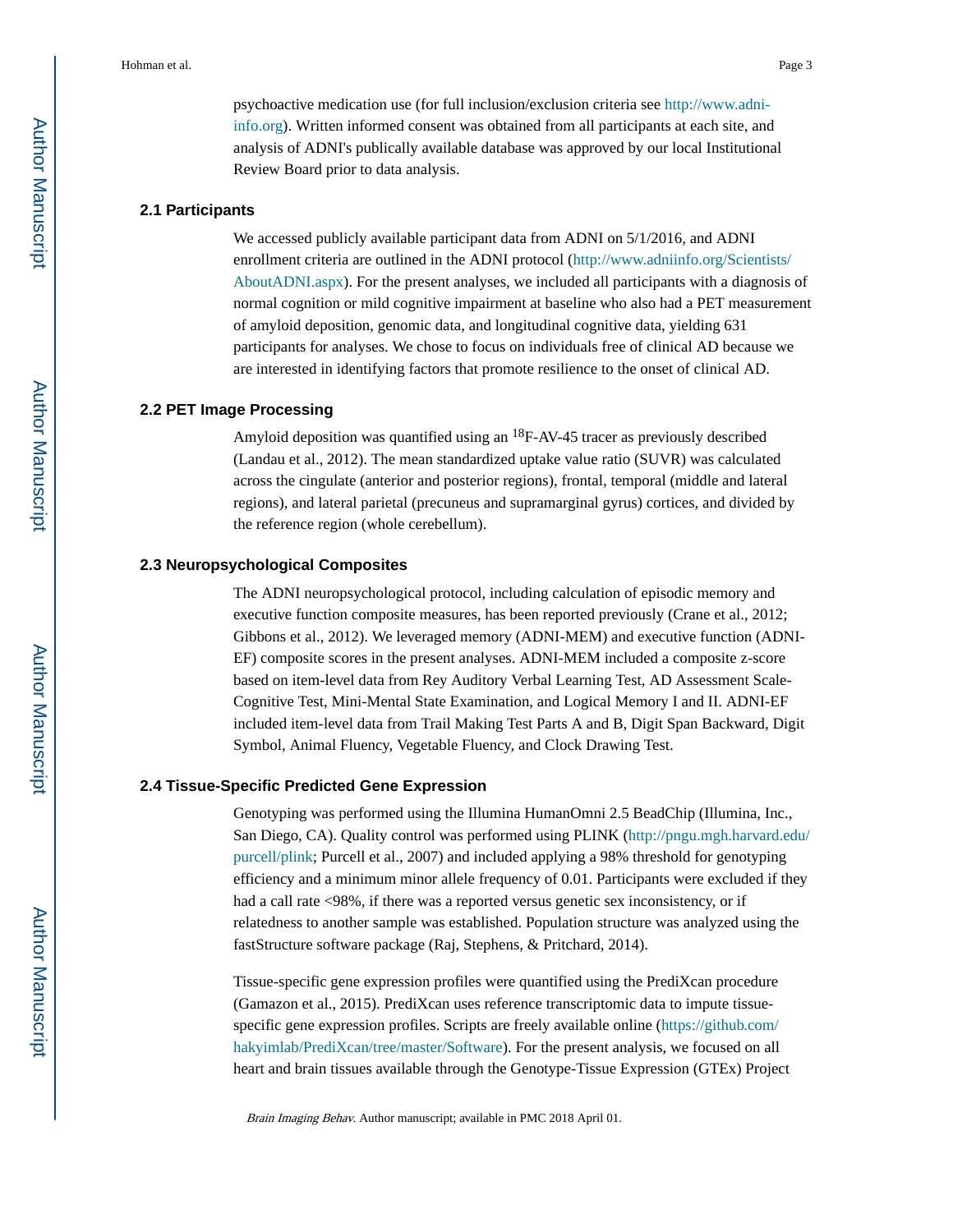given the importance of both heart (Jefferson, Hohman, et al., 2015; Jefferson et al., 2010; Jefferson, Beiser, et al., 2015) and brain in AD. Specifically, we considered predicted gene expression level estimates for anterior cingulate gyrus, aorta, tibial artery, atrial appendage, basal ganglia, cerebellum, coronary artery, cortex, frontal cortex, hippocampus, hypothalamus, left ventricle (heart), nucleus acumbens, putamen, and whole blood. Gene expression profiles were imputed based on the previously published multi-SNP equations identified using elastic net (all databases are available through the PrediXcan webpage). We restricted imputation to genes with  $R^2$  0.15 in elastic net prediction models based on previously completed power simulations in the seminal PrediXcan manuscript (Gamazon et al., 2015). A list of all genes evaluated and the imputation quality of each is presented in Supplementary Table 1.

#### **2.5 Statistical Analyses**

All statistical analyses were performed in R (RStudio version 0.99.485; [https://](https://www.rstudio.com/) [www.rstudio.com/;](https://www.rstudio.com/) R version 3.0.1). Participant demographic and clinical characteristics were summarized and compared across baseline diagnostic categories (normal cognition, mild cognitive impairment) using independent sample t-tests for continuous variables and Pearson's  $\chi^2$  for categorical variables. Genetic modifiers of the association between amyloid and change in cognition were evaluated using mixed-effects regression models with either composite memory performance or composite executive function performance set as the quantitative outcome. Fixed effects included baseline age, sex, years of education, mean SUVR, predicted gene expression, and a 3-way interaction for age  $\times$  mean SUVR  $\times$ predicted gene expression (including all lower order 2-way interactions). Random effects included the intercept and age. Correction for multiple comparisons was performed using the Bonferroni procedure based on the total number of unique gene-tissue combinations evaluated (13,300 total tests, corrected  $\alpha$ =3.76×10<sup>-6</sup>).

Post-hoc analyses were performed for all significant hits to assess additional confounding factors. First, analyses were rerun covarying for the number of APOE e4 alleles to assess whether *APOE* variation explained the observed effects. Second, sex-stratified analyses were performed to evaluate sex-specific effects. Third, analyses including the first 5 principal components from population structure analysis were included to adjust for potential population stratification effects. We also reran all analyses restricting to the White participants based on self-reported race and ethnicity to further ensure such stratification effects were not driving our result. Finally, additional validation analyses (see Supplemental Materials) were also performed in independent subsamples of the ADNI dataset in which we replaced the original amyloid metric with amyloid measured using Pittsburgh compound B (PiB) or measured in CSF.

## **3. Results**

Demographic characteristics are presented in Table 1. Participants were followed for an average of 2.34 years (range: 0–4 years) after the baseline visit. Expected diagnostic differences were observed in amyloid load, memory performance, and executive function performance.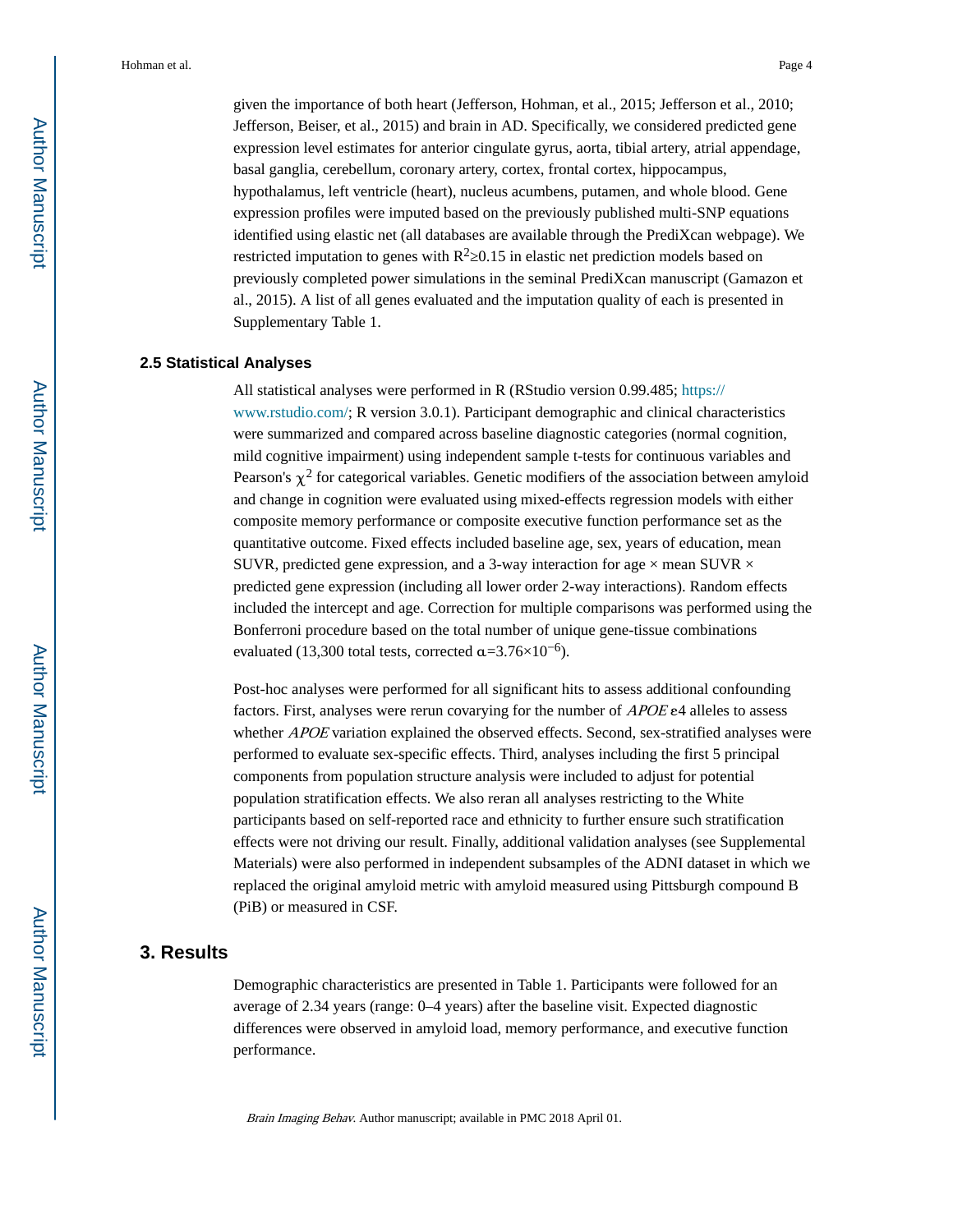As expected, we observed a significant association between baseline amyloid deposition and longitudinal age-related change in both memory (t(2384)=−2.29, p=0.022) and executive function performance (t(2369)=−2.36, p=0.018).

In the longitudinal memory analyses, we observed four gene interaction effects. Two effects were with predicted gene expression levels in the atrial appendage: Protease, Serine 50  $(PRSS50; t(1865)=5.02, p=5.6\times10^{-7};$  Figure 1) and  $PROK1$  (t(1865)=-4.67, p=3.3×10<sup>-6</sup>). Lower PROK1 expression was associated with an attenuated effect, while lower PRSS50 predicted expression was associated with an enhanced effect of baseline amyloid deposition on longitudinal decline in memory. The remaining two effects were with predicted expression levels in coronary artery tissue: centlein (CNTLN; t(1865)=−4.81, p=1.6×10<sup>-6</sup>) and prokineticin 1 (*PROK1*; t(1865)=−4.80, p=1.7×10<sup>-6</sup>). In both cases, lower predicted expression was associated with an attenuated effect of baseline amyloid deposition on longitudinal change in memory.

In longitudinal executive function analyses, two significant interactions were observed, including transmembrane channel-like 4 (*TMC4*) in the basal ganglia (t(1853)=−4.79,  $p=1.8\times10^{-6}$ ) and hydroxymethylbilane synthase (*HMBS*) in the aorta (t(1853)=4.73,  $p=2.4\times10^{-6}$ ; Figure 2). Lower expression of *TMC4* and higher expression of *HMBS* were associated with an attenuated effect of baseline amyloid deposition on longitudinal change in executive function. All associations evaluated are presented in Supplementary Table 2.

In post-hoc analyses, all six observed effects remained statistically significant when covarying for the number of APOE  $\varepsilon$ 4 alleles (p-values<5×10<sup>-5</sup>) and when including a 3way APOE  $e^4 \times a e \times am$ yloid interaction in the model (p-values<5×10<sup>-5</sup>). In sex-stratified analyses, a sex difference was observed in the longitudinal memory analysis whereby a significant interaction between *PROK1* (in both the atrial appendage and the coronary artery) and amyloid was observed among females (p-values  $1.5 \times 10^{-5}$ ) but not among males (p-values>0.10). We did not observe a sex difference in raw predicted expression levels of PROK1 in either tissue. No other sex differences were observed among the identified genetic effects. In analyses covarying for population stratification (i.e., the first five principal components), our main findings remained unchanged (p-values<3.8×10−6). When restricting analyses to White participants, the magnitude of effects dropped slightly, likely due to the reduction in power, but all interactions remained significant (p-values  $5 \times 10^{-5}$ ).

In post-hoc validation analyses, although somewhat under powered when restricting the analyses to non-overlapping subsets of the cohort, we did observe additional evidence of an interaction between predicted PROK1 expression in the atrial appendage and amyloid on longitudinal memory function (Supplemental Table 3, p-values  $0.05$ ) and between predicted HMBS expression in the aorta and amyloid on longitudinal executive function (Supplemental Table 3, p-values<0.05) in both PiB and CSF Aβ-42 analyses.

## **4. Discussion**

The present manuscript evaluated genetic resilience to amyloid-related cognitive impairment using a predicted gene expression methodology (Gamazon et al., 2015). Our results suggest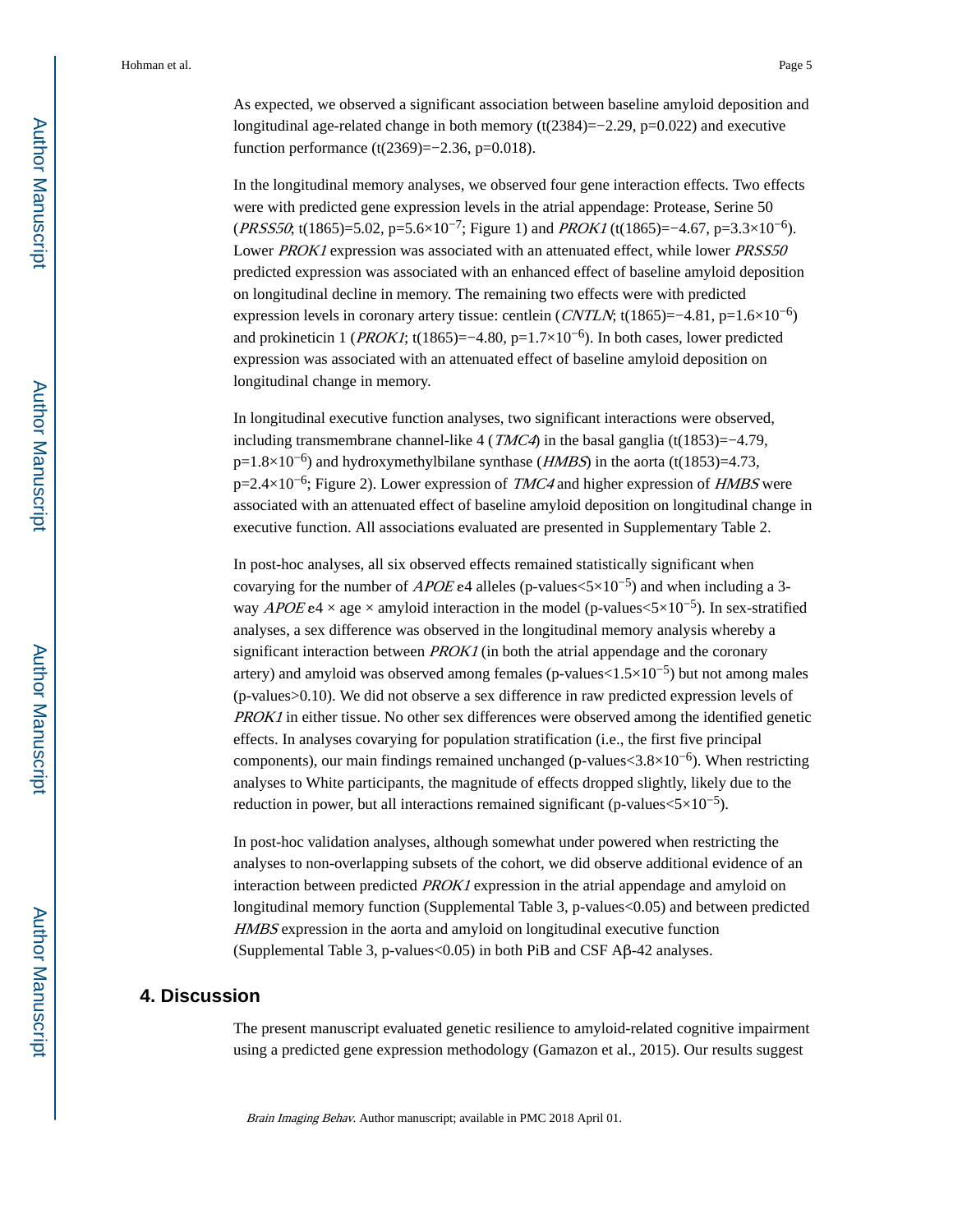that genetically-determined expression of five novel candidate genes in heart and brain tissue attenuate the downstream effects of amyloid deposition. Importantly, these results also provide a proof of concept for the application of predicted expression methodology in the context of genetic resilience analyses in AD.

It is quite interesting that all four significant gene interactions on memory were from imputed expression levels in heart tissue (the coronary artery and atrial appendage). While the association between peripheral vascular disease and AD is well established (Beeri et al., 2006; Jefferson, Hohman, et al., 2015; Jefferson et al., 2010; Jefferson, Beiser, et al., 2015), the mechanisms underlying such associations remain elusive. Our findings suggest that the genetic architecture of the heart may indeed be relevant to individual susceptibility to amyloid-related cognitive decline. The three genes identified, PRSS50, CNTLN, and PROK1 are promising candidates. Unfortunately, we were only able to provide partial validation of these associations in small independent subsamples of the ADNI cohort, highlighting the need for future replication in larger datasets. The serine protease PRSS50 has not been implicated in AD previously. Methylation differences in *PRSS50* have been noted in age-related macular degeneration (Oliver et al., 2015), and PRSS50 has been shown to induce apoptosis when knocked down in cancer cells (Zhou et al., 2010), suggesting a potential role in neurodegeneration. The highest expression of PRSS50 is observed in the testis, thyroid, and pituitary. Very low levels of expression are observed in the atrial appendage (Lonsdale et al., 2013), and it remains unclear how expression of  $PRSS50$  in the heart may relate to amyloid-related cognitive decline.

CNTLN codes a centrosomal protein that shows cell-cycle-dependent localization within centrosomes (Makino et al., 2008). Centrosomes are critical for microtubule organization and genetic stability (Makino et al., 2008) and play a crucial role in neuronal development (Kuijpers & Hoogenraad, 2011). Microtubule disorganization is a mark of the abnormal phosphorylation of tau, providing a possible connection between centrosome and tau pathology (e.g., Alonso, Zaidi, Grundke-Iqbal, & Iqbal, 1994). There is also evidence that both the amyloid precursor protein and presenlin 1 are part of a signaling cascade at the centrosome that regulates the cell cycle (Nizzari et al., 2007). Although cell cycle alterations appear to be an important aspect of the AD cascade (Moh et al., 2011), additional work is needed to clarify whether such amyloid-related alterations in cell cycle activity in the heart may mediate downstream neurofibrillary changes in the brain. The present results suggest that genetic expression of CNTLN in the heart is relevant to amyloid-related cognitive deterioration. It is also interesting to note that intronic variants in CNTLN have been associated with left ventricular hypertrophy, a cardiac condition that has also been associated with age-related cognitive decline (Jefferson et al., 2015).

PROK1 is another interesting candidate gene. PROK1 is most commonly expressed in steroidogenic glands (LeCouter, Lin, & Ferrara, 2002), although it is also expressed in astrocytes and neurons (Zhang et al., 2014), and has a tissue-specific role in angiogenesis (LeCouter et al., 2002). PROK1 levels are significantly reduced in embryonic neuronal cell cultures when treated with Aβ-42 (Romito-DiGiacomo, Menegay, Cicero, & Herrup, 2007), suggesting a direct association between amyloid and PROK1. Unfortunately, we were not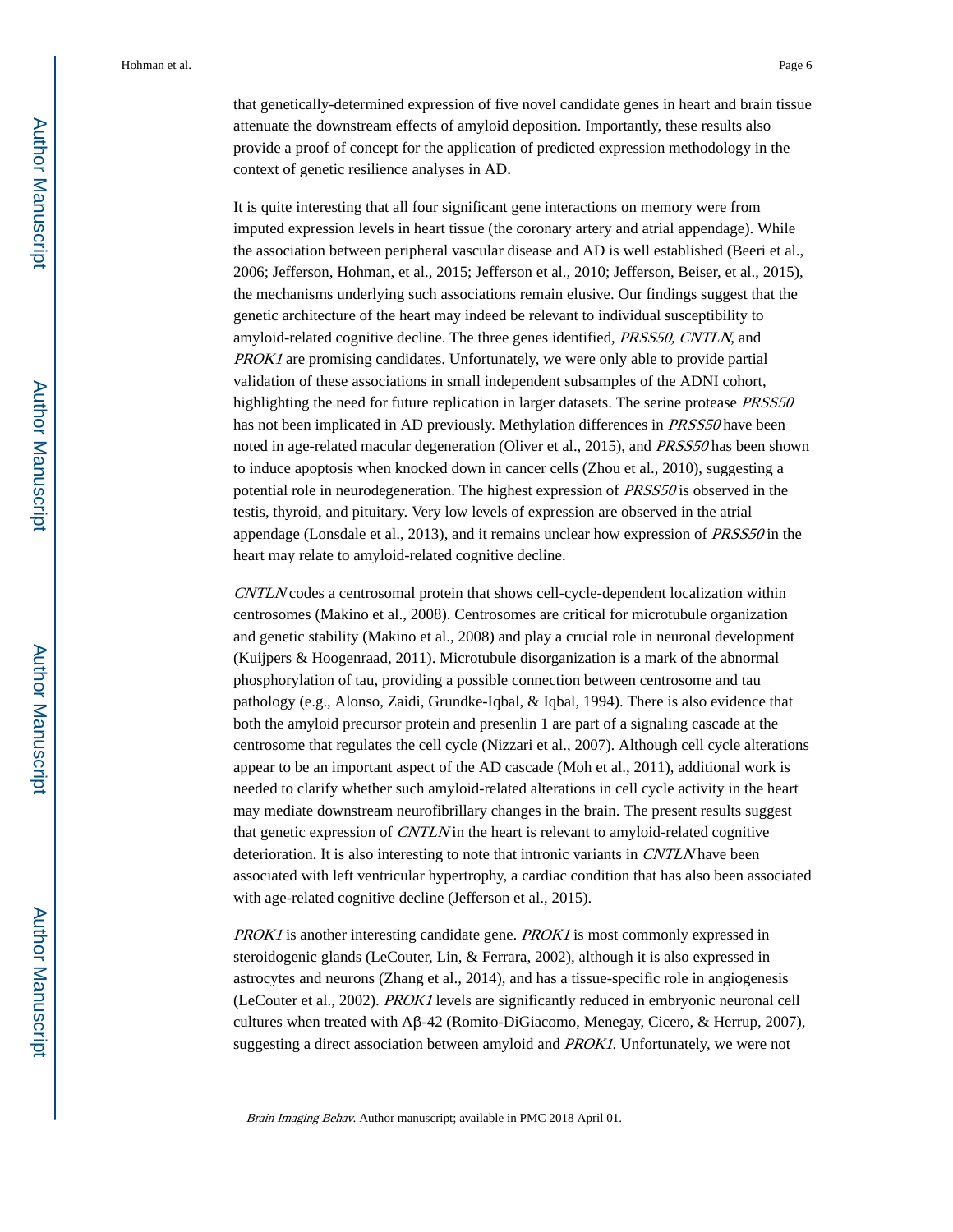able to impute PROK1 in any brain tissues in the present analysis, making it difficult to speculate on the role of *PROK1* in relation to plaques and tangles.

PROK1 is also called endocrine-gland-derived vascular endothelial growth factor (EG-VEGF) as it is indistinguishable from VEGF. While the present study indicates a detrimental effect of predicted expression of arterial *PROK1* on longitudinal memory, previous work has demonstrated a neuroprotective effect of CSF VEGF levels in modifying the association between AD biomarkers and longitudinal change in cognition, particularly in interacting with CSF Aβ-42 on longitudinal memory (Hohman et al., 2015). This discrepancy may be due, in part, to the fact that there is mixed epidemiological evidence of risk and resilience when measuring VEGF. High levels of serum VEGF have been associated with an increased risk of stroke (Pikula et al., 2013) and more frequent cerebral microbleeds among individuals with Alzheimer's disease (Zhang et al., 2016), while CSF VEGF levels have been reported to be higher (Tarkowski et al., 2002), lower (Guo, Alexopoulos, & Perneczky, 2013), and equivalent (Blasko et al., 2006) among individuals with AD compared to controls. Perhaps VEGF-related genes like PROK1 will provide clues to help unravel the complex associations among VEGF, cerebrovascular disease, and AD. Future work validating the interaction observed here and investigating gene-gene interactions previously reported between *PROK1* and *VEGF* (Su, Lin, Chen, & Kuo, 2014) may help move the field forward.

There also appears to be a sex difference in the effect of *PROK1* on amyloid-related cognitive decline. In post hoc analyses the interaction between PROK1 and amyloid was restricted to females. This sex-specific effect is particularly interesting given the known sex differences in the association between AD biomarkers and longitudinal change in cognition (Koran, Wagener, & Hohman, *In Press*) and the fact that *PROK1* is hormonally mediated under certain circumstances (Brouillet et al., 2012). Importantly, the present finding of a sex difference re-emphasizes the need to evaluate AD risk and resilience in a sex-specific manner (Koran et al., *In Press*).

In executive function analyses, we identified an interaction between amyloid and HMBS expressed in the aorta. Importantly, we also observed additional evidence of such an interaction in our validation analyses across two independent subsamples of the ADNI cohort using two additional methods for measuring amyloid levels, providing additional confidence in the validity of the observed effect. HMBS codes a protein required for the biosynthesis of heme, and it has been shown to be down-regulated in AD, particularly among homozygous carriers of the APOE ε4 allele (Dwyer, Smith, Richardson, Perry, & Zhu, 2009). However, the HMBS effect remained statistically significant even after adjusting for APOE. While past work has highlighted the possible role of cerebral heme biosynthesis in AD, our results within the aorta suggest that peripheral heme may also be relevant to clinical progression in AD that may reflect central heme processes.

The second identified interacting gene was TMC4 expressed in the basal ganglia. Validation results provided mixed evidence of such an interaction in independent subsamples of the dataset using additional metrics of amyloid levels, suggesting a need for future replication analyses in larger datasets. The basal ganglia is a plausible candidate region given its known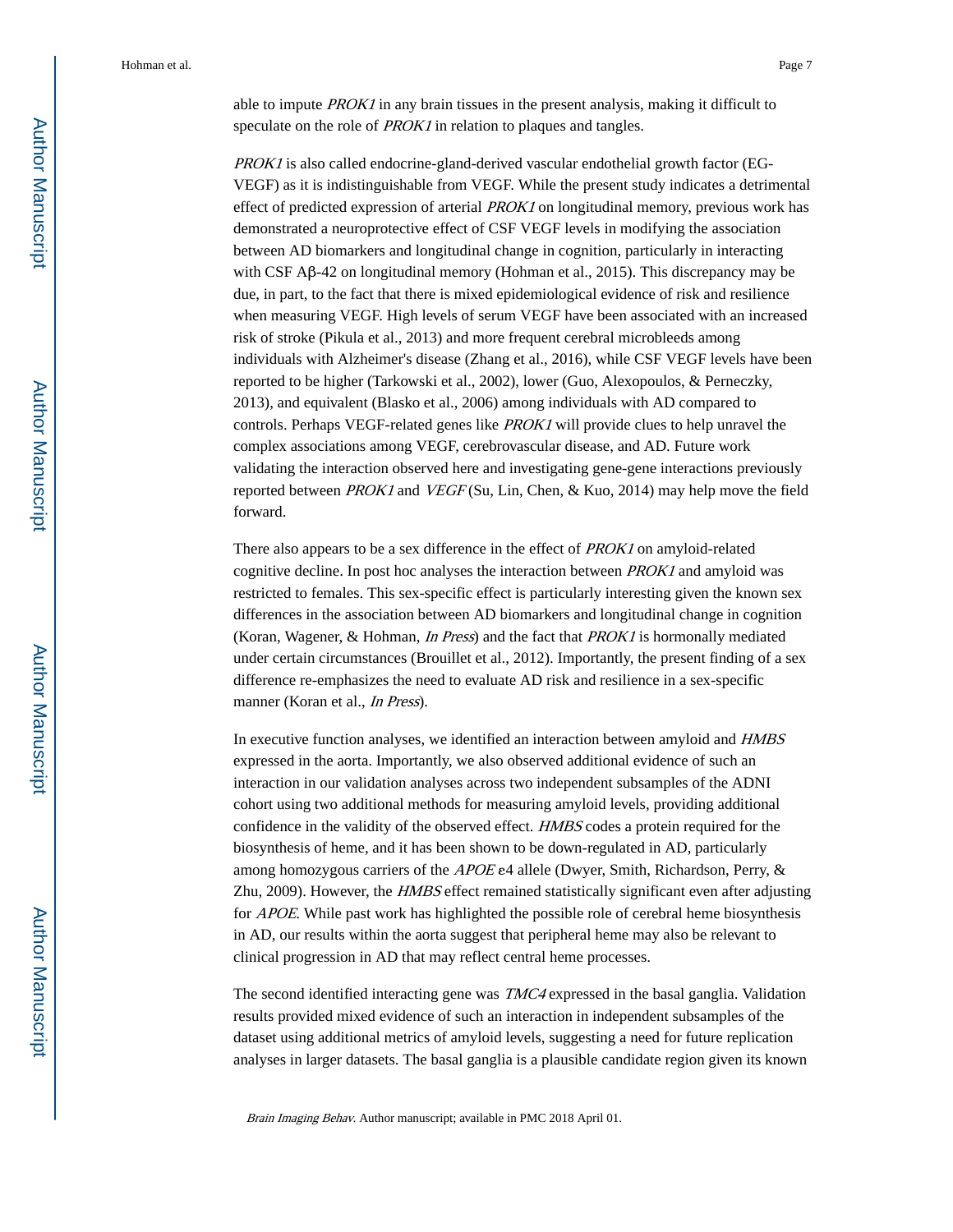role in executive function (e.g., Cummings, 1993; Graybiel, 2000; Monchi, Petrides, Strafella, Worsley, & Doyon, 2006) and the known association between basal ganglia damage and executive function deficits (Elliott, 2003). TMC4 is another interesting candidate gene, although its proximity to the APOE locus leaves open the possibility of a confounding effect of APOE. However, in post-hoc sensitivity analyses, the TMC4 interaction remained statistically significant when adjusting for both APOE ε4 status and the interaction between  $APOE$  and amyloid, suggesting a unique contribution of TMC4 on AD progression. TMC4 is a paralog of the TMC gene family associated with hearing loss (Kurima, Yang, Sorber, & Griffith, 2003), but it has not been implicated in AD previously.

The present results highlight the potential of predicted gene expression analyses to help further delineate the genetic architecture of AD. In neurodegenerative diseases, it is often difficult to take a full organism approach and consider peripheral changes that drive disease risk and progression. Our results add to a growing literature on the relevance of heart health on AD progression and further emphasize the need to consider pathways in which non-brain genomic alterations may have upstream effects that impact AD. That said, additional work is needed to validate the present results and improve predicted gene expression analyses for AD and other diseases of aging.

The present expression imputation models were based on data from a well-characterized sample from the GTEx database. However, the brain sample in particular included a large proportion of individuals over age 60, leaving open the possibility that some individuals may have been in the preclinical phases of AD. The ADNI sample also has strengths and limitations. The availability of AD biomarker data, genetic data, and comprehensive neuropsychological data, including documented AD status made this an ideal cohort for analyzing genetic modifiers of AD biomarker effects. However, the ADNI cohort is predominately comprised of highly-educated, non-Hispanic White individuals, limiting generalizability to other cohorts. Additionally, the present analysis had a relatively short follow-up period (2.3 years) and a relatively small sample size, suggesting that we may have lacked the statistical power needed to identify additional loci. Additional effort is needed to harmonize amyloid, cognitive, and genetic data from a variety of sources to increase statistical power and identify new pathways of resilience. Future work is also needed to extend these models to more diverse cohorts and to understand how and to what degree the inclusion of individuals with early preclinical AD changes may alter the PrediXcan prediction models.

In conclusion, predicted levels of gene expression in the coronary artery, aorta, atrial appendage, and basal ganglia are relevant to amyloid-related cognitive decline. Our findings highlight a few novel candidate genes of resilience while providing additional evidence that the cell cycle, angiogenesis, and heme biosynthesis play a role in AD progression.

#### **Supplementary Material**

Refer to Web version on PubMed Central for supplementary material.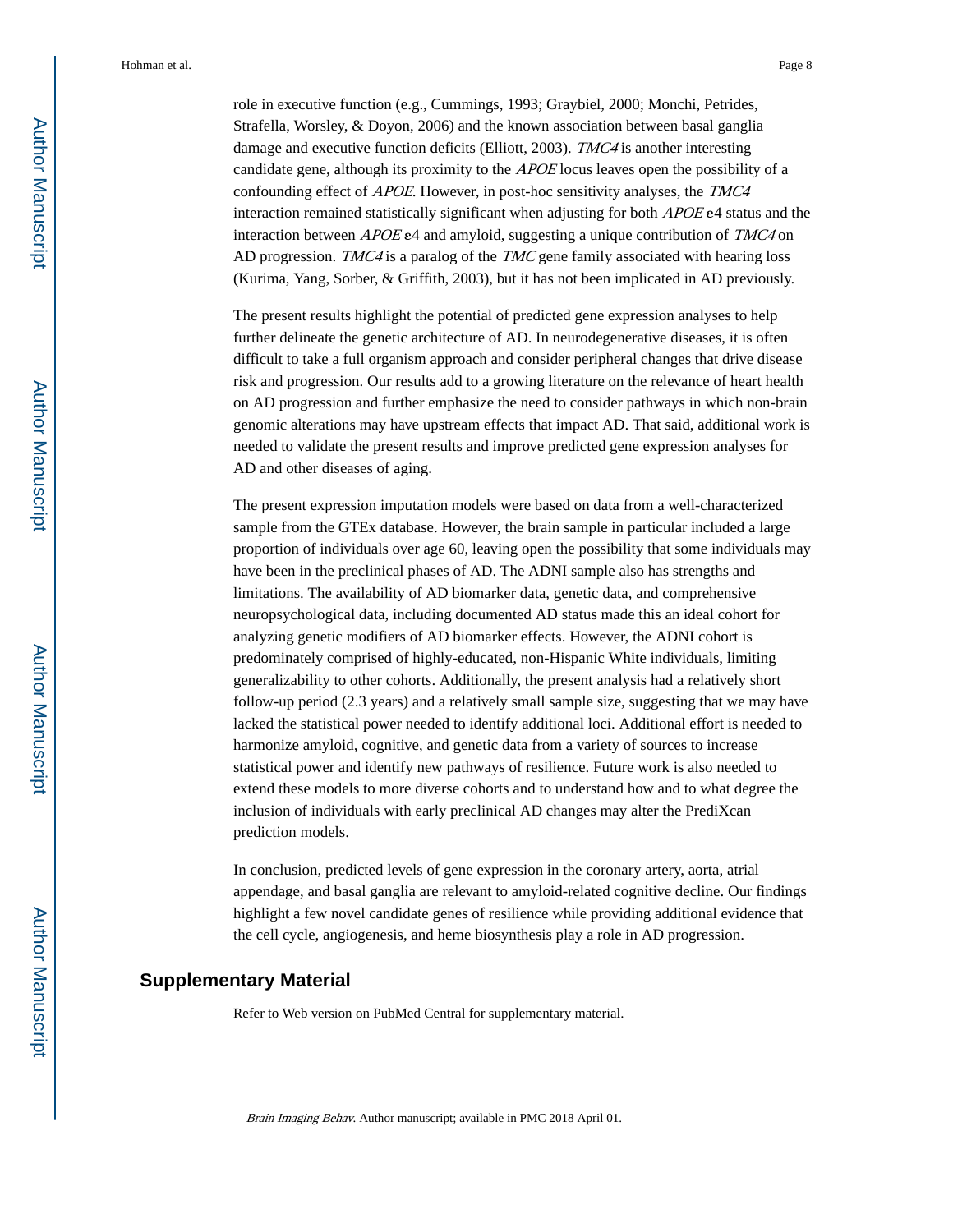### **Acknowledgements**

Dr. Hohman had full access to all the data in the study and takes responsibility for the integrity of the data and the accuracy of the data analysis. This research was supported in part by the Building Interdisciplinary Research Careers in Women's Health program (K12-HD043483, TJH), K01-AG049164 (TJH), R01-MH101820 (NC), R01- MH107666 (NC), R01-HL111516 (ALJ), R01-AG034962 (ALJ), K24-AG046373 (ALJ), and the Vanderbilt Memory & Alzheimer's Center.

Data collection and sharing for this project was funded by the Alzheimer's Disease Neuroimaging Initiative (ADNI) (National Institutes of Health Grant U01 AG024904) and DOD ADNI (Department of Defense award number W81XWH-12-2-0012). ADNI is funded by the National Institute on Aging, the National Institute of Biomedical Imaging and Bioengineering, and through generous contributions from the following: Alzheimer's Association; Alzheimer's Drug Discovery Foundation; Araclon Biotech; BioClinica, Inc.; Biogen Idec Inc.; Bristol-Myers Squibb Company; Eisai Inc.; Elan Pharmaceuticals, Inc.; Eli Lilly and Company; EuroImmun; F. Hoffmann-La Roche Ltd and its affiliated company Genentech, Inc.; Fujirebio; GE Healthcare;; IXICO Ltd.; Janssen Alzheimer Immunotherapy Research & Development, LLC.; Johnson & Johnson Pharmaceutical Research & Development LLC.; Medpace, Inc.; Merck & Co., Inc.; Meso Scale Diagnostics, LLC.; NeuroRx Research; Neurotrack Technologies; Novartis Pharmaceuticals Corporation; Pfizer Inc.; Piramal Imaging; Servier; Synarc Inc.; and Takeda Pharmaceutical Company. The Canadian Institutes of Rev December 5, 2013 Health Research is providing funds to support ADNI clinical sites in Canada. Private sector contributions are facilitated by the Foundation for the National Institutes of Health ([www.fnih.org\)](http://www.fnih.org). The grantee organization is the Northern California Institute for Research and Education, and the study is coordinated by the Alzheimer's Disease Cooperative Study at the University of California, San Diego. ADNI data are disseminated by the Laboratory for Neuro Imaging at the University of Southern California.

The funders had no role in study design, data collection and analysis, decision to publish, or preparation of the manuscript.

## **7. References**

- Alonso, A. d. C., Zaidi, T., Grundke-Iqbal, I., Iqbal, K. Role of abnormally phosphorylated tau in the breakdown of microtubules in Alzheimer disease. Proceedings of the National Academy of Sciences. 1994; 91(12):5562-5566.
- Beeri MS, Rapp M, Silverman J, Schmeidler J, Grossman H, Fallon J, Lesser G. Coronary artery disease is associated with Alzheimer disease neuropathology in APOE4 carriers. Neurology. 2006; 66(9):1399–1404. [PubMed: 16682673]
- Blasko I, Lederer W, Oberbauer H, Walch T, Kemmler G, Hinterhuber H, Humpel C. Measurement of thirteen biological markers in CSF of patients with Alzheimer's disease and other dementias. Dement Geriatr Cogn Disord. 2006; 21(1):9–15. doi: 10.1159/000089137. [PubMed: 16244482]
- Brouillet S, Hoffmann P, Chauvet S, Salomon A, Chamboredon S, Sergent F, Alfaidy N. Revisiting the role of hCG: new regulation of the angiogenic factor EG-VEGF and its receptors. Cell Mol Life Sci. 2012; 69(9):1537–1550. doi: 10.1007/s00018-011-0889-x. [PubMed: 22138749]
- Crane PK, Carle A, Gibbons LE, Insel P, Mackin RS, Gross A, Harvey D. Development and assessment of a composite score for memory in the Alzheimer's Disease Neuroimaging Initiative (ADNI). Brain Imaging and Behavior. 2012; 6(4):502–516. [PubMed: 22782295]
- Cummings JL. Frontal-subcortical circuits and human behavior. Archives of Neurology. 1993; 50(8): 873. [PubMed: 8352676]
- Dwyer BE, Smith MA, Richardson SL, Perry G, Zhu X. Down-regulation of aminolevulinate synthase, the rate-limiting enzyme for heme biosynthesis in Alzheimer's disease. Neurosci Lett. 2009; 460(2): 180–184. doi: 10.1016/j.neulet.2009.05.058. [PubMed: 19477221]
- Elliott R. Executive functions and their disorders. British Medical Bulletin. 2003; 65(1):49–59. [PubMed: 12697616]
- Gamazon ER, Wheeler HE, Shah KP, Mozaffari SV, Aquino-Michaels K, Carroll RJ, Cox NJ. A genebased association method for mapping traits using reference transcriptome data. Nature genetics. 2015; 47(9):1091–1098. [PubMed: 26258848]
- Gibbons LE, Carle AC, Mackin RS, Harvey D, Mukherjee S, Insel P, Crane PK. A composite score for executive functioning, validated in Alzheimer's Disease Neuroimaging Initiative (ADNI)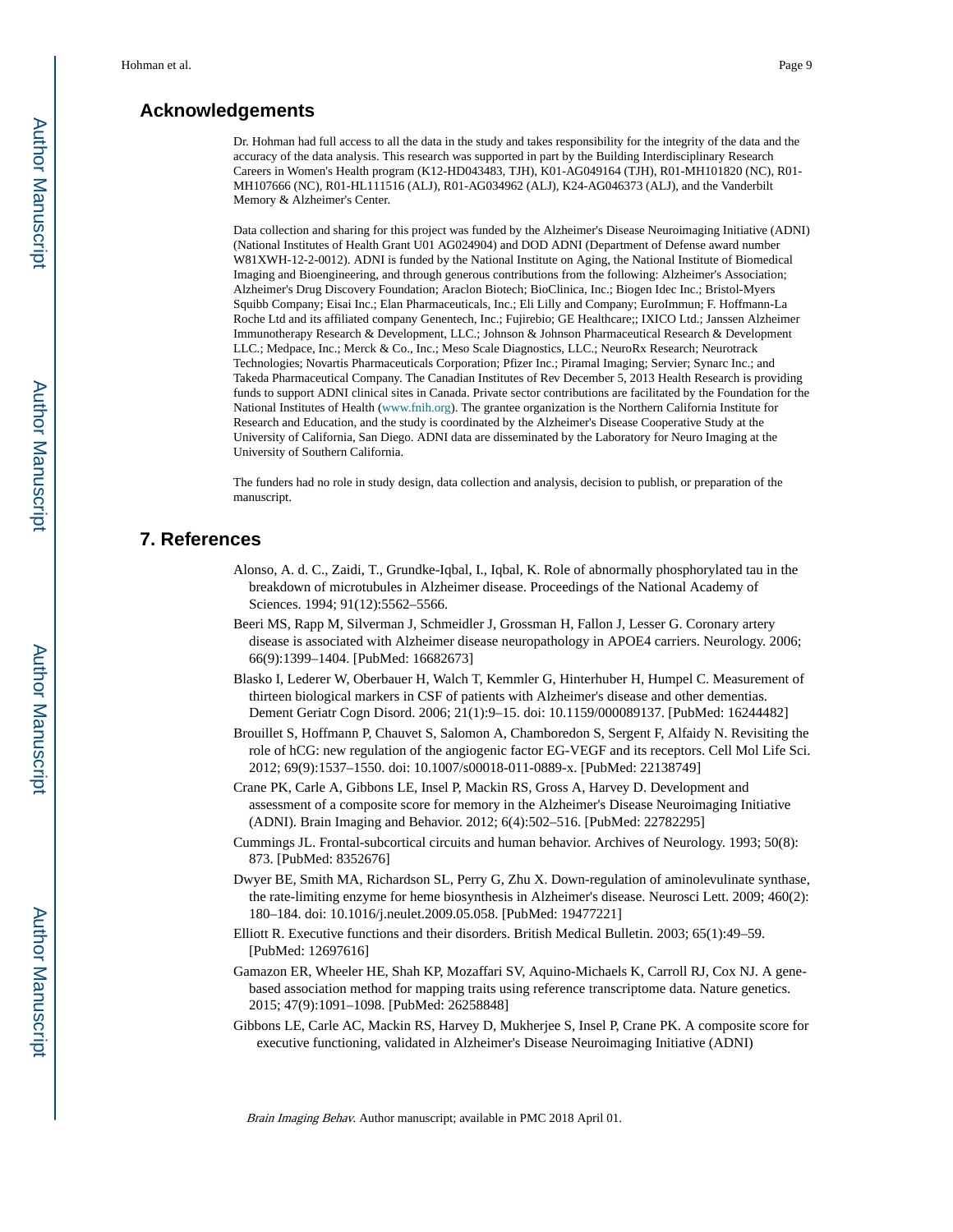participants with baseline mild cognitive impairment. Brain Imaging and Behavior. 2012; 6(4): 517–527. [PubMed: 22644789]

Graybiel AM. The basal ganglia. Current biology. 2000; 10(14):R509–R511. [PubMed: 10899013]

- Guo LH, Alexopoulos P, Perneczky R. HEART-TYPE FATTY ACID BINDING PROTEIN AND VASCULAR ENDOTHELIAL GROWTH FACTOR: CEREBROSPINAL FLUID BIOMARKER CANDIDATES FOR ALZHEIMER'S DISEASE. European archives of psychiatry and clinical neuroscience. 2013; 263(7):553–560. [PubMed: 23591828]
- Hohman TJ, Bell SP, Jefferson AL. The role of vascular endothelial growth factor in neurodegeneration and cognitive decline: exploring interactions with biomarkers of Alzheimer disease. JAMA Neurology. 2015; 72(5):520–529. [PubMed: 25751166]
- Jack CR Jr, Knopman DS, Jagust WJ, Petersen RC, Weiner MW, Aisen PS, Trojanowski JQ. Tracking pathophysiological processes in Alzheimer's disease: an updated hypothetical model of dynamic biomarkers. The Lancet Neurology. 2013; 12(2):207–216. [PubMed: 23332364]
- Jack CR Jr, Knopman DS, Jagust WJ, Shaw LM, Aisen PS, Weiner MW, Trojanowski JQ. Hypothetical model of dynamic biomarkers of the Alzheimer's pathological cascade. The Lancet Neurology. 2010; 9(1):119. [PubMed: 20083042]
- Jefferson AL, Beiser AS, Himali JJ, Seshadri S, O'Donnell CJ, Manning WJ, Benjamin EJ. Low Cardiac Index is Associated with Incident Dementia and Alzheimer's Disease: The Framingham Heart Study. Circulation. 2015 CIRCULATIONAHA. 114.012438.
- Jefferson AL, Himali JJ, Beiser AS, Au R, Massaro JM, Seshadri S, O'Donnell CJ. Cardiac Index Is Associated With Brain Aging The Framingham Heart Study. Circulation. 2010; 122(7):690–697. [PubMed: 20679552]
- Jefferson AL, Hohman TJ, Liu D, Haj-Hassan S, Gifford KA, Benson EM, Ruberg FL. Adverse Vascular Risk is Related to Cognitive Decline in Older Adults. Journal of Alzheimer's Disease. 2015; 44(4):1361–1373.
- Koran MI, Wagener MA, Hohman TJ. Sex Differences in the Association between AD Biomarkers and Cognitive Decline. Brain Imaging and Behavior. In Press.
- Kuijpers M, Hoogenraad CC. Centrosomes, microtubules and neuronal development. Molecular and Cellular Neuroscience. 2011; 48(4):349–358. [PubMed: 21722732]. [PubMed: 21722732]
- Kurima K, Yang Y, Sorber K, Griffith AJ. Characterization of the transmembrane channel-like (TMC) gene family: functional clues from hearing loss and epidermodysplasia verruciformis☆. Genomics. 2003; 82(3):300–308. [PubMed: 12906855]. [PubMed: 12906855]
- Landau SM, Mintun MA, Joshi AD, Koeppe RA, Petersen RC, Aisen PS, Jagust WJ. Amyloid deposition, hypometabolism, and longitudinal cognitive decline. Annals of neurology. 2012; 72(4): 578–586. [PubMed: 23109153]
- LeCouter J, Lin R, Ferrara N. Endocrine gland-derived VEGF and the emerging hypothesis of organspecific regulation of angiogenesis. Nat Med. 2002; 8(9):913–917. doi: 10.1038/nm0902-913. [PubMed: 12205443]
- Lim YY, Ellis KA, Ames D, Darby D, Harrington K, Martins RN, Szoeke C. Aβ amyloid, cognition, and APOE genotype in healthy older adults. Alzheimer's & Dementia. 2013; 9(5):538–545.
- Lonsdale J, Thomas J, Salvatore M, Phillips R, Lo E, Shad S, Moore HF. The Genotype-Tissue Expression (GTEx) project. Nat Genet. 2013; 45(6):580–585. [PubMed: 23715323]. [PubMed: 23715323]
- Makino K, Umeda K, Uezu A, Hiragami Y, Sakamoto T, Ihn H, Nakanishi H. Identification and characterization of the novel centrosomal protein centlein. Biochemical and biophysical research communications. 2008; 366(4):958–962. [PubMed: 18086554]
- Moh C, Kubiak JZ, Bajic VP, Zhu X, Smith MA, Lee HG. Cell cycle deregulation in the neurons of Alzheimer's disease. Results Probl Cell Differ. 2011; 53:565–576. doi: 10.1007/978-3-642-19065-0\_23. [PubMed: 21630160]
- Monchi O, Petrides M, Strafella AP, Worsley KJ, Doyon J. Functional role of the basal ganglia in the planning and execution of actions. Annals of neurology. 2006; 59(2):257–264. [PubMed: 16437582]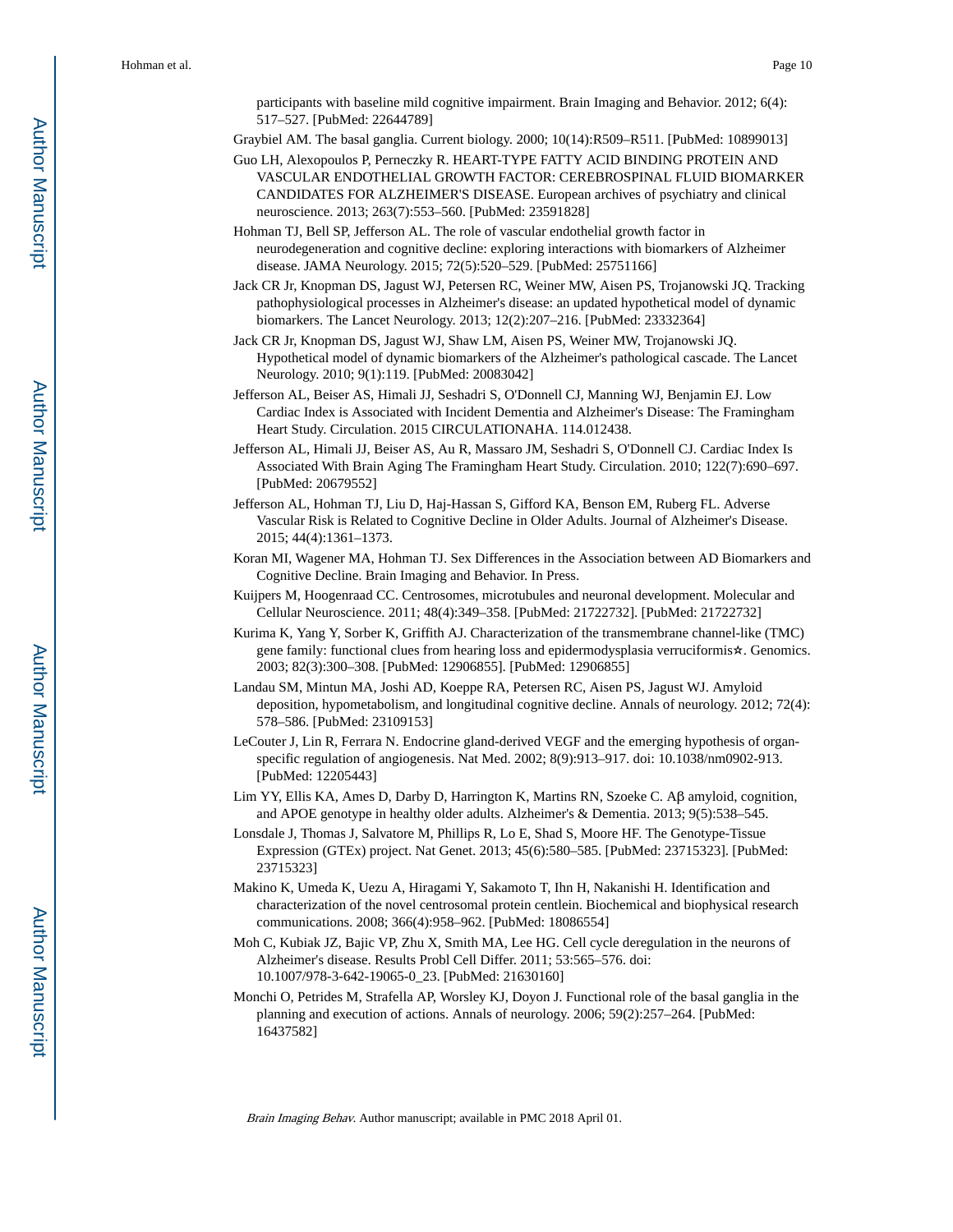- Mormino EC, Betensky RA, Hedden T, Schultz AP, Amariglio RE, Rentz DM, Sperling RA. Synergistic effect of β-amyloid and neurodegeneration on cognitive decline in clinically normal individuals. JAMA Neurology. 2014; 71(11):1379–1385. [PubMed: 25222039]
- Mormino EC, Betensky RA, Hedden T, Schultz AP, Ward A, Huijbers W, the Alzheimer's Disease Neuroimaging Initaitive. Amyloid and APOE ε4 interact to influence short-term decline in preclinical Alzheimer disease. Neurology. 2014; 82(20):1760–1767. [PubMed: 24748674]. [PubMed: 24748674]
- Nizzari M, Venezia V, Repetto E, Caorsi V, Magrassi R, Gagliani MC, Tacchetti C. Amyloid precursor protein and Presenilin1 interact with the adaptor GRB2 and modulate ERK 1, 2 signaling. Journal of Biological Chemistry. 2007; 282(18):13833–13844. [PubMed: 17314098]
- Oliver VF, Jaffe AE, Song J, Wang G, Zhang P, Branham KE, Qian J. Differential DNA methylation identified in the blood and retina of AMD patients. Epigenetics. 2015; 10(8):698–707. [PubMed: 26067391]
- Pikula A, Beiser AS, Chen TC, Preis SR, Vorgias D, DeCarli C, Seshadri S. Serum brain-derived neurotrophic factor and vascular endothelial growth factor levels are associated with risk of stroke and vascular brain injury: Framingham Study. Stroke. 2013; 44(10):2768–2775. doi: 10.1161/ strokeaha.113.001447. [PubMed: 23929745]
- Purcell S, Neale B, Todd-Brown K, Thomas L, Ferreira MAR, Bender D, Daly MJ. PLINK: a tool set for whole-genome association and population-based linkage analyses. The American Journal of Human Genetics. 2007; 81(3):559–575. [PubMed: 17701901]
- Rahimi J, Kovacs GG. Prevalence of mixed pathologies in the aging brain. Alzheimers Res Ther. 2014; 6(9):82. [PubMed: 25419243]
- Raj A, Stephens M, Pritchard JK. fastSTRUCTURE: variational inference of population structure in large SNP data sets. Genetics. 2014; 197(2):573–589. [PubMed: 24700103]
- Rentz DM, Locascio JJ, Becker JA, Moran EK, Eng E, Buckner RL, Johnson KA. Cognition, reserve, and amyloid deposition in normal aging. Annals of Neurology. 2010; 67(3):353–364. [PubMed: 20373347]
- Romito-DiGiacomo RR, Menegay H, Cicero SA, Herrup K. Effects of Alzheimer's disease on different cortical layers: the role of intrinsic differences in Aβ susceptibility. The Journal of Neuroscience. 2007; 27(32):8496–8504. [PubMed: 17687027]
- Su MT, Lin SH, Chen YC, Kuo PL. Gene-gene interactions and gene polymorphisms of VEGFA and EG-VEGF gene systems in recurrent pregnancy loss. J Assist Reprod Genet. 2014; 31(6):699–705. doi: 10.1007/s10815-014-0223-2. [PubMed: 24671265]
- Tarkowski E, Issa R, Sjögren M, Wallin A, Blennow K, Tarkowski A, Kumar P. Increased intrathecal levels of the angiogenic factors VEGF and TGF-β in Alzheimer's disease and vascular dementia. Neurobiology of Aging. 2002; 23(2):237–243. [PubMed: 11804709]
- Zhang J, Li M, Zhang H, Li Z, Sun H, Zhang J, Wang P. Association of serum vascular endothelial growth factor levels and cerebral microbleeds in patients with Alzheimer's disease. European Journal of Neurology. 2016
- Zhang Y, Chen K, Sloan SA, Bennett ML, Scholze AR, O'Keeffe S, Ruderisch N. An RNA-sequencing transcriptome and splicing database of glia, neurons, and vascular cells of the cerebral cortex. The Journal of Neuroscience. 2014; 34(36):11929–11947. [PubMed: 25186741]
- Zhou L, Bao YL, Zhang Y, Wu Y, Yu CL, Huang YX, Sun Y, Li YX. Knockdown of TSP50 inhibits cell proliferation and induces apoptosis in P19 cells. IUBMB Life. 2010; 62(11):825–832. [PubMed: 21086474]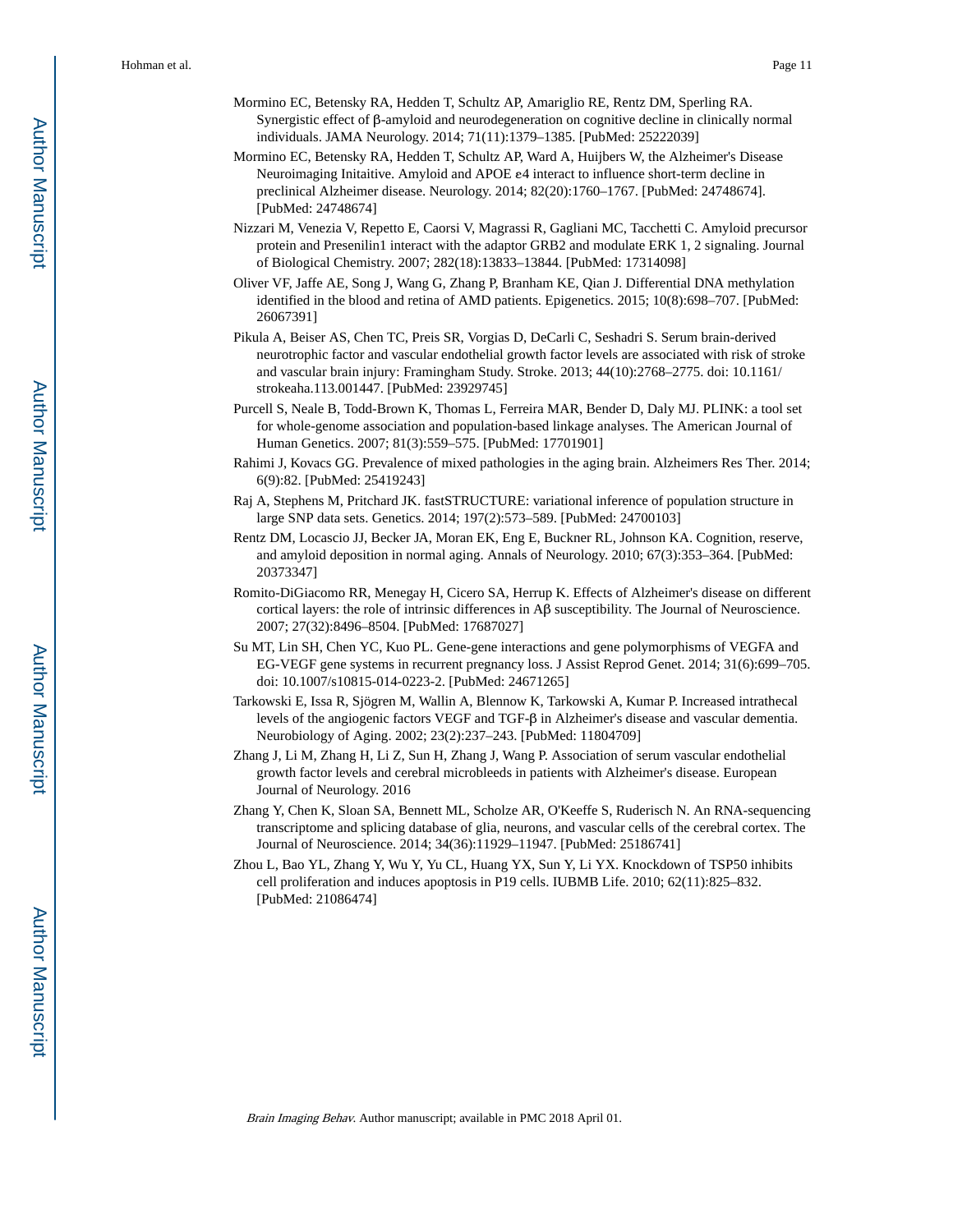

**Figure 1. Predicted Levels of** *PRSS50* **in the Atrial Appendage Interact with Amyloid Levels in the Brain on Age-Related Change in Memory Performance**

Age in years is along the x-axis, composite memory performance is along the y-axis. Individual lines represent fitted trajectories from the mixed-effects regression model. Amyloid positivity and PRSS50 expression groups were for illustration purposes only. Amyloid positivity was defined based on the established cut-point of 1.11 and PRSS50 expression was divided into tertiles. Panel A includes amyloid negative individuals and panel B includes amyloid positive individuals.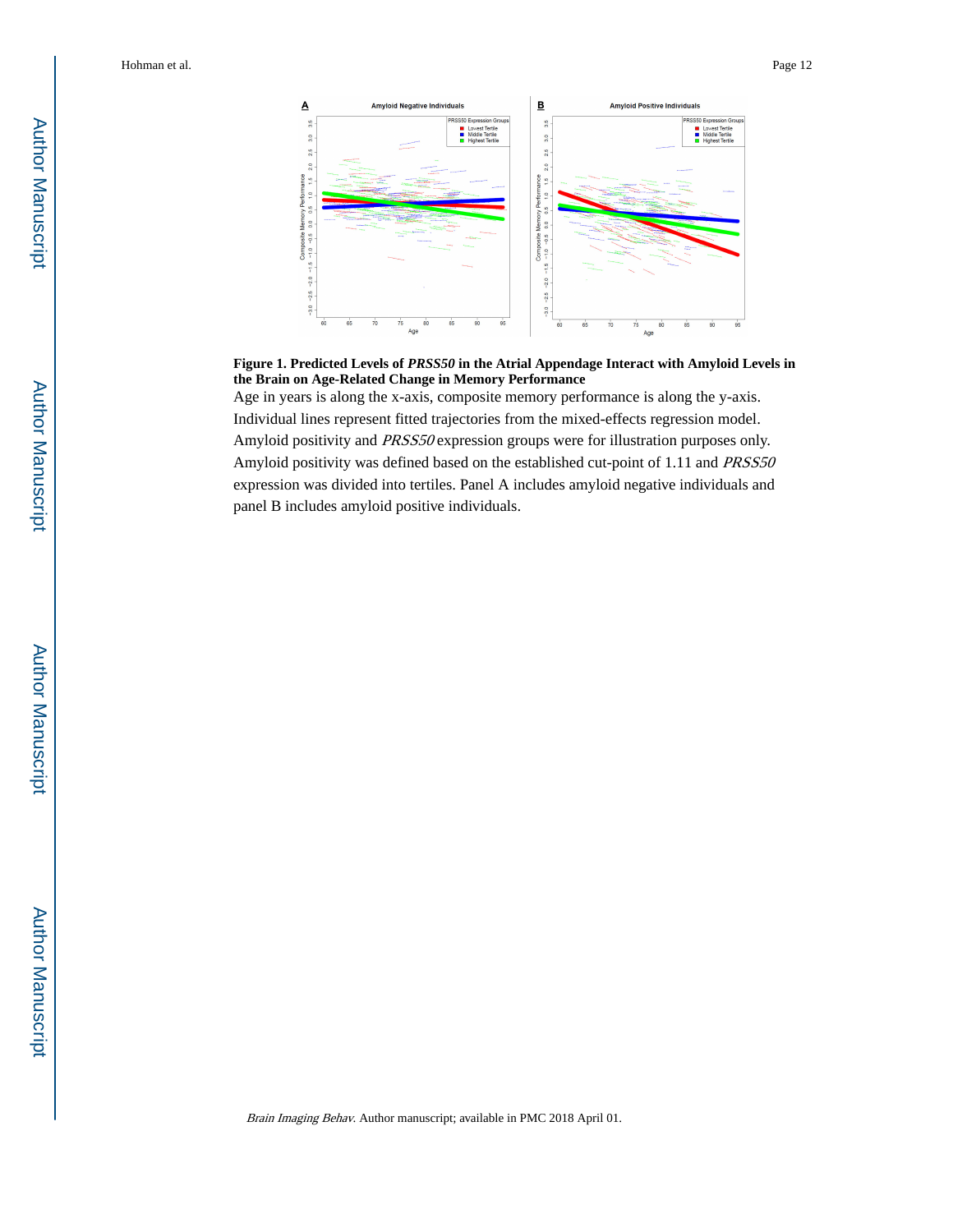

**Figure 2. Predicted Levels of** *HMBS* **in the Aorta Interact with Amyloid Levels in the Brain on Age-Related Change in Executive Function**

Age in years is along the x-axis, composite executive function performance is along the yaxis. Individual lines represent fitted trajectories from the mixed-effects regression model. Amyloid positivity and HMBS Expression Groups were for illustration purposes only. Amyloid positive was defined based on the established cut-point of 1.11 and HMBS expression was divided into tertiles. Panel A includes amyloid negative individuals and panel B includes amyloid positive individuals.